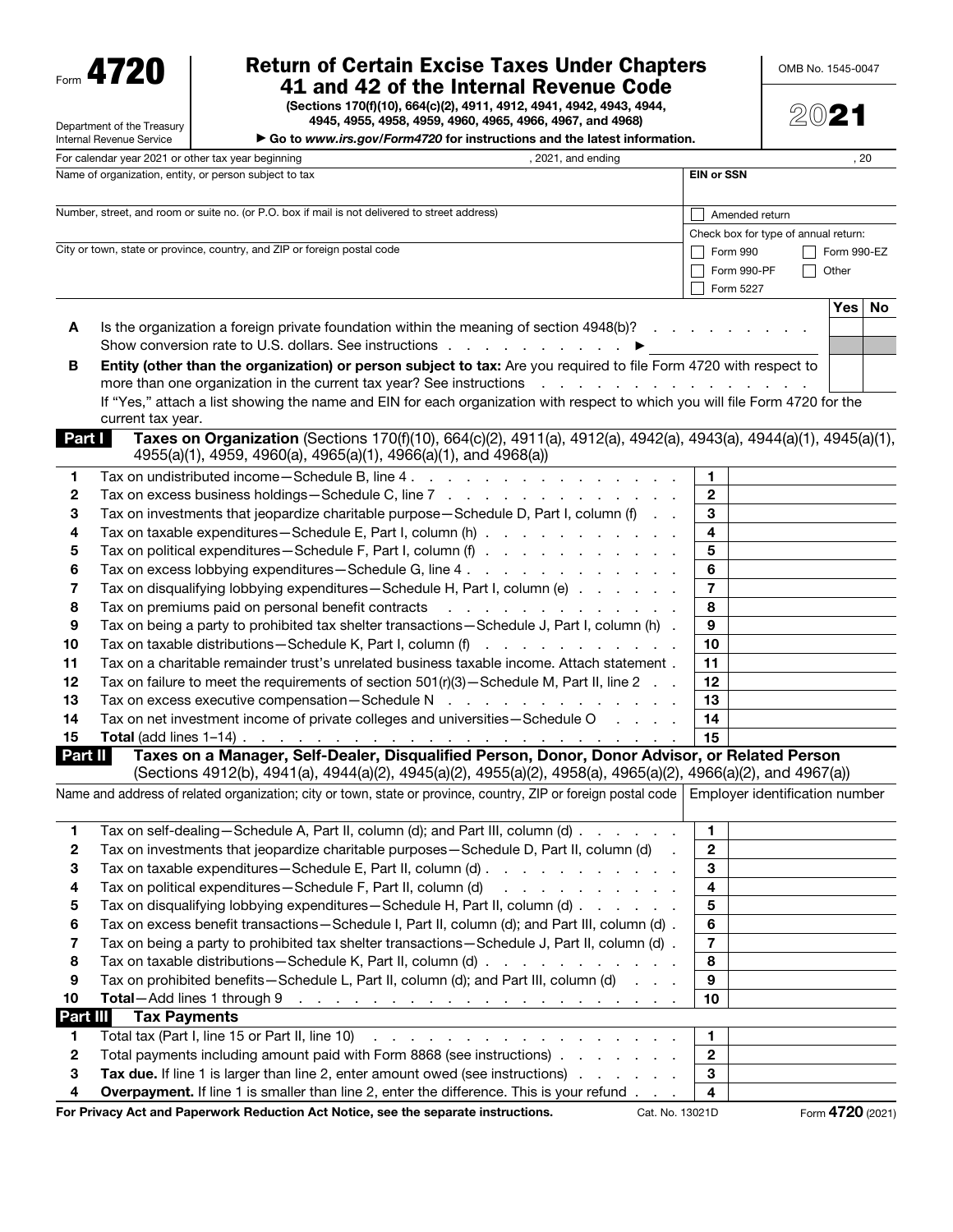|                                                                                                                                        | Form 4720 (2021)                                                             |     |                                                                |                                                 |                                      |                                                                                             |              | Page 2                                                                                   |
|----------------------------------------------------------------------------------------------------------------------------------------|------------------------------------------------------------------------------|-----|----------------------------------------------------------------|-------------------------------------------------|--------------------------------------|---------------------------------------------------------------------------------------------|--------------|------------------------------------------------------------------------------------------|
|                                                                                                                                        |                                                                              |     |                                                                |                                                 |                                      | <b>SCHEDULE A-Initial Taxes on Self-Dealing (Section 4941)</b>                              |              |                                                                                          |
| Part I                                                                                                                                 |                                                                              |     |                                                                | <b>Acts of Self-Dealing and Tax Computation</b> |                                      |                                                                                             |              |                                                                                          |
| (a) Act<br>number                                                                                                                      | (b) Date of act                                                              | Yes | (c) Correction made?<br>No                                     |                                                 |                                      | (d) Description of act                                                                      |              |                                                                                          |
| 1                                                                                                                                      |                                                                              |     |                                                                |                                                 |                                      |                                                                                             |              |                                                                                          |
| 2                                                                                                                                      |                                                                              |     |                                                                |                                                 |                                      |                                                                                             |              |                                                                                          |
| 3                                                                                                                                      |                                                                              |     |                                                                |                                                 |                                      |                                                                                             |              |                                                                                          |
| 4                                                                                                                                      |                                                                              |     |                                                                |                                                 |                                      |                                                                                             |              |                                                                                          |
| 5                                                                                                                                      |                                                                              |     |                                                                |                                                 |                                      |                                                                                             |              |                                                                                          |
| (e) Question number from<br>Form 990-PF, Part VI-B,<br>(f) Amount involved in act<br>or Form 5227, Part VIII,<br>applicable to the act |                                                                              |     | (g) Initial tax on self-dealer<br>$(10\% \text{ of col.} (f))$ |                                                 |                                      | (h) Tax on foundation managers<br>(if applicable)<br>(lesser of \$20,000 or 5% of col. (f)) |              |                                                                                          |
|                                                                                                                                        |                                                                              |     |                                                                |                                                 |                                      |                                                                                             |              |                                                                                          |
|                                                                                                                                        |                                                                              |     |                                                                |                                                 |                                      |                                                                                             |              |                                                                                          |
| Part II                                                                                                                                |                                                                              |     |                                                                |                                                 |                                      | Summary of Tax Liability of Self-Dealers and Proration of Payments                          |              |                                                                                          |
|                                                                                                                                        | (a) Names of self-dealers liable for tax                                     |     |                                                                |                                                 | (b) Act no. from<br>Part I, col. (a) | (c) Tax from Part I, col. $(g)$ ,<br>or prorated amount                                     |              | (d) Self-dealer's total tax liability<br>(add amounts in col. (c))<br>(see instructions) |
|                                                                                                                                        |                                                                              |     |                                                                |                                                 |                                      |                                                                                             |              |                                                                                          |
|                                                                                                                                        |                                                                              |     |                                                                |                                                 |                                      |                                                                                             |              |                                                                                          |
|                                                                                                                                        |                                                                              |     |                                                                |                                                 |                                      |                                                                                             |              |                                                                                          |
|                                                                                                                                        |                                                                              |     |                                                                |                                                 |                                      |                                                                                             |              |                                                                                          |
|                                                                                                                                        |                                                                              |     |                                                                |                                                 |                                      |                                                                                             |              |                                                                                          |
|                                                                                                                                        |                                                                              |     |                                                                |                                                 |                                      |                                                                                             |              |                                                                                          |
| Part III                                                                                                                               |                                                                              |     |                                                                |                                                 |                                      | Summary of Tax Liability of Foundation Managers and Proration of Payments                   |              |                                                                                          |
|                                                                                                                                        | (a) Names of foundation managers liable for tax                              |     |                                                                |                                                 | (b) Act no. from<br>Part I, col. (a) | (c) Tax from Part I, col. (h),<br>or prorated amount                                        |              | (d) Manager's total tax liability<br>(add amounts in col. (c))<br>(see instructions)     |
|                                                                                                                                        |                                                                              |     |                                                                |                                                 |                                      |                                                                                             |              |                                                                                          |
|                                                                                                                                        |                                                                              |     |                                                                |                                                 |                                      |                                                                                             |              |                                                                                          |
|                                                                                                                                        |                                                                              |     |                                                                |                                                 |                                      |                                                                                             |              |                                                                                          |
|                                                                                                                                        |                                                                              |     |                                                                |                                                 |                                      |                                                                                             |              |                                                                                          |
|                                                                                                                                        |                                                                              |     |                                                                |                                                 |                                      | <b>SCHEDULE B-Initial Tax on Undistributed Income (Section 4942)</b>                        |              |                                                                                          |
| 1.                                                                                                                                     |                                                                              |     |                                                                |                                                 |                                      | Undistributed income for years before 2020 (from Form 990-PF for 2021, Part XII, line 6d).  | 1.           |                                                                                          |
| 2                                                                                                                                      | Undistributed income for 2020 (from Form 990-PF for 2021, Part XII, line 6e) |     |                                                                |                                                 |                                      | and a state of                                                                              | $\mathbf{2}$ |                                                                                          |
| 3                                                                                                                                      |                                                                              |     |                                                                |                                                 |                                      | Total undistributed income at end of current tax year beginning in 2021 and subject to tax  |              |                                                                                          |
|                                                                                                                                        |                                                                              |     |                                                                |                                                 |                                      |                                                                                             | 3            |                                                                                          |
| 4                                                                                                                                      |                                                                              |     |                                                                |                                                 |                                      | Tax-Enter 30% of line 3 here and on Part I, line 1                                          | 4            |                                                                                          |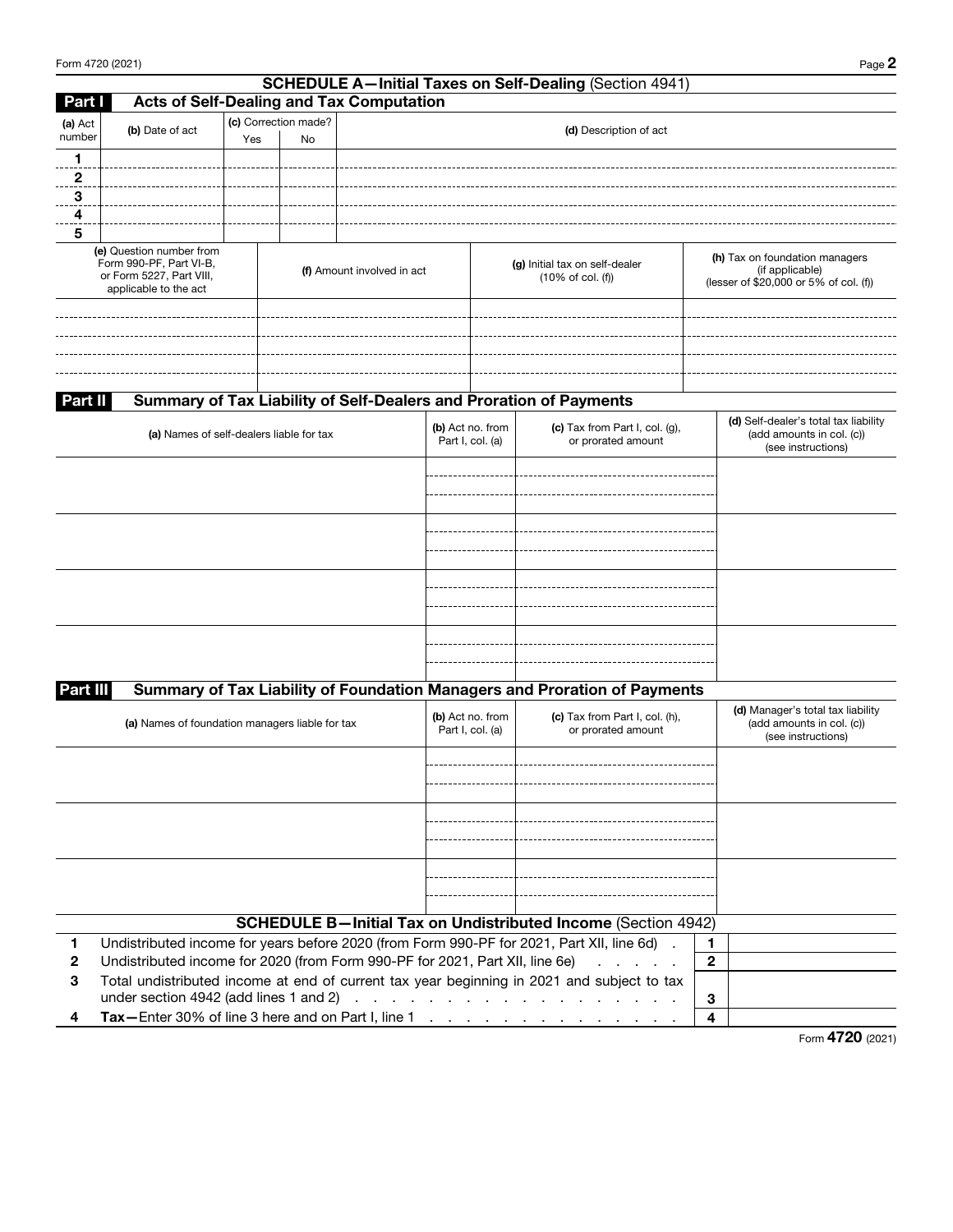## SCHEDULE C—Initial Tax on Excess Business Holdings (Section 4943)

# Business Holdings and Computation of Tax

If you have taxable excess holdings in more than one business enterprise, attach a separate schedule for each enterprise. Refer to the instructions for each line item before making any entries.

Name and address of business enterprise

|                                                                                                            | Form of enterprise (corporation, partnership, trust, joint venture, sole proprietorship, etc.).                                                                                                     |     |                               |                                                                                           |              |                                                              |                                                                     |   |                                                                   |              |                                                                                                             |                                                 |                                              |
|------------------------------------------------------------------------------------------------------------|-----------------------------------------------------------------------------------------------------------------------------------------------------------------------------------------------------|-----|-------------------------------|-------------------------------------------------------------------------------------------|--------------|--------------------------------------------------------------|---------------------------------------------------------------------|---|-------------------------------------------------------------------|--------------|-------------------------------------------------------------------------------------------------------------|-------------------------------------------------|----------------------------------------------|
|                                                                                                            |                                                                                                                                                                                                     |     |                               |                                                                                           |              |                                                              | (a)<br>Voting stock<br>(profits interest or<br>beneficial interest) |   |                                                                   | (b)<br>Value |                                                                                                             |                                                 | (c)<br>Nonvoting stock<br>(capital interest) |
| 1                                                                                                          | Foundation holdings in business enterprise.                                                                                                                                                         |     |                               |                                                                                           | $\mathbf{1}$ |                                                              |                                                                     | % |                                                                   |              | %                                                                                                           |                                                 |                                              |
| 2                                                                                                          | Permitted holdings in business enterprise                                                                                                                                                           |     |                               |                                                                                           | $\mathbf{2}$ |                                                              |                                                                     | % |                                                                   |              | %                                                                                                           |                                                 |                                              |
| З                                                                                                          | Value of excess holdings in business enterprise                                                                                                                                                     |     |                               |                                                                                           | 3            |                                                              |                                                                     |   |                                                                   |              |                                                                                                             |                                                 |                                              |
| 4                                                                                                          | Value of excess holdings disposed of within 90<br>days; or, other value of excess holdings not subject<br>to section 4943 tax (attach statement)                                                    |     | $\overline{\mathbf{4}}$       |                                                                                           |              |                                                              |                                                                     |   |                                                                   |              |                                                                                                             |                                                 |                                              |
| 5                                                                                                          | Taxable excess holdings in business enterprise-<br>$line 3$ minus line $4$ , $\ldots$ , $\ldots$ , $\ldots$                                                                                         |     |                               |                                                                                           | 5            |                                                              |                                                                     |   |                                                                   |              |                                                                                                             |                                                 |                                              |
| 6                                                                                                          | $\text{Tax}-\text{Enter}$ 10% of line 5                                                                                                                                                             |     |                               |                                                                                           | 6            |                                                              |                                                                     |   |                                                                   |              |                                                                                                             |                                                 |                                              |
| Total tax-Add amounts on line 6, columns (a),<br>7<br>(b), and (c); enter total here and on Part I, line 2 |                                                                                                                                                                                                     |     |                               |                                                                                           |              |                                                              |                                                                     |   |                                                                   |              |                                                                                                             |                                                 |                                              |
| 8                                                                                                          | Did the organization dispose of excess holdings subject to tax reported on line 6?.<br>Attach a statement explaining (i) corrective action taken, or (ii) why corrective action has not been taken. |     |                               | SCHEDULE D-Initial Taxes on Investments That Jeopardize Charitable Purpose (Section 4944) |              |                                                              |                                                                     |   | and a state of the                                                |              |                                                                                                             |                                                 | <b>Yes</b><br>No                             |
| Part I                                                                                                     | <b>Investments and Tax Computation</b>                                                                                                                                                              |     |                               |                                                                                           |              |                                                              |                                                                     |   |                                                                   |              |                                                                                                             |                                                 |                                              |
| (a)<br>Investment<br>number                                                                                | (b) Date of<br>investment                                                                                                                                                                           | Yes | (c) Correction<br>made?<br>No |                                                                                           |              | (e) Amount of<br>(d) Description of investment<br>investment |                                                                     |   | (f) Initial tax<br>on foundation<br>$(10\% \text{ of col. } (e))$ |              | (g) Initial tax on<br>foundation managers<br>(if applicable)-<br>(lesser of \$10,000<br>or 10% of col. (e)) |                                                 |                                              |
| 1                                                                                                          |                                                                                                                                                                                                     |     |                               |                                                                                           |              |                                                              |                                                                     |   |                                                                   |              |                                                                                                             |                                                 |                                              |
| $\overline{a}$                                                                                             |                                                                                                                                                                                                     |     |                               |                                                                                           |              |                                                              |                                                                     |   |                                                                   |              |                                                                                                             |                                                 |                                              |
| 3<br>4                                                                                                     |                                                                                                                                                                                                     |     |                               |                                                                                           |              |                                                              |                                                                     |   |                                                                   |              |                                                                                                             |                                                 |                                              |
| 5                                                                                                          | Total-Column (f). Enter here and on Part I, line 3.                                                                                                                                                 |     |                               |                                                                                           |              |                                                              |                                                                     |   |                                                                   |              |                                                                                                             |                                                 |                                              |
|                                                                                                            | Total - Column (g). Enter total (or prorated amount) here and in Part II, column (c), below                                                                                                         |     |                               |                                                                                           |              |                                                              |                                                                     |   |                                                                   |              |                                                                                                             |                                                 |                                              |
| Part II                                                                                                    |                                                                                                                                                                                                     |     |                               | Summary of Tax Liability of Foundation Managers and Proration of Payments                 |              |                                                              |                                                                     |   |                                                                   |              |                                                                                                             |                                                 |                                              |
|                                                                                                            | (a) Names of foundation managers liable for tax                                                                                                                                                     |     |                               |                                                                                           |              | (b) Investment<br>no. from Part I,<br>col. (a)               |                                                                     |   | (c) Tax from Part I, col. (g),<br>or prorated amount              |              |                                                                                                             | (add amounts in col. (c))<br>(see instructions) | (d) Manager's total tax liability            |
|                                                                                                            |                                                                                                                                                                                                     |     |                               |                                                                                           |              |                                                              |                                                                     |   |                                                                   |              |                                                                                                             |                                                 |                                              |
|                                                                                                            |                                                                                                                                                                                                     |     |                               |                                                                                           |              |                                                              |                                                                     |   |                                                                   |              |                                                                                                             |                                                 |                                              |
|                                                                                                            |                                                                                                                                                                                                     |     |                               |                                                                                           |              |                                                              |                                                                     |   |                                                                   |              |                                                                                                             |                                                 |                                              |
|                                                                                                            |                                                                                                                                                                                                     |     |                               |                                                                                           |              |                                                              |                                                                     |   |                                                                   |              |                                                                                                             |                                                 |                                              |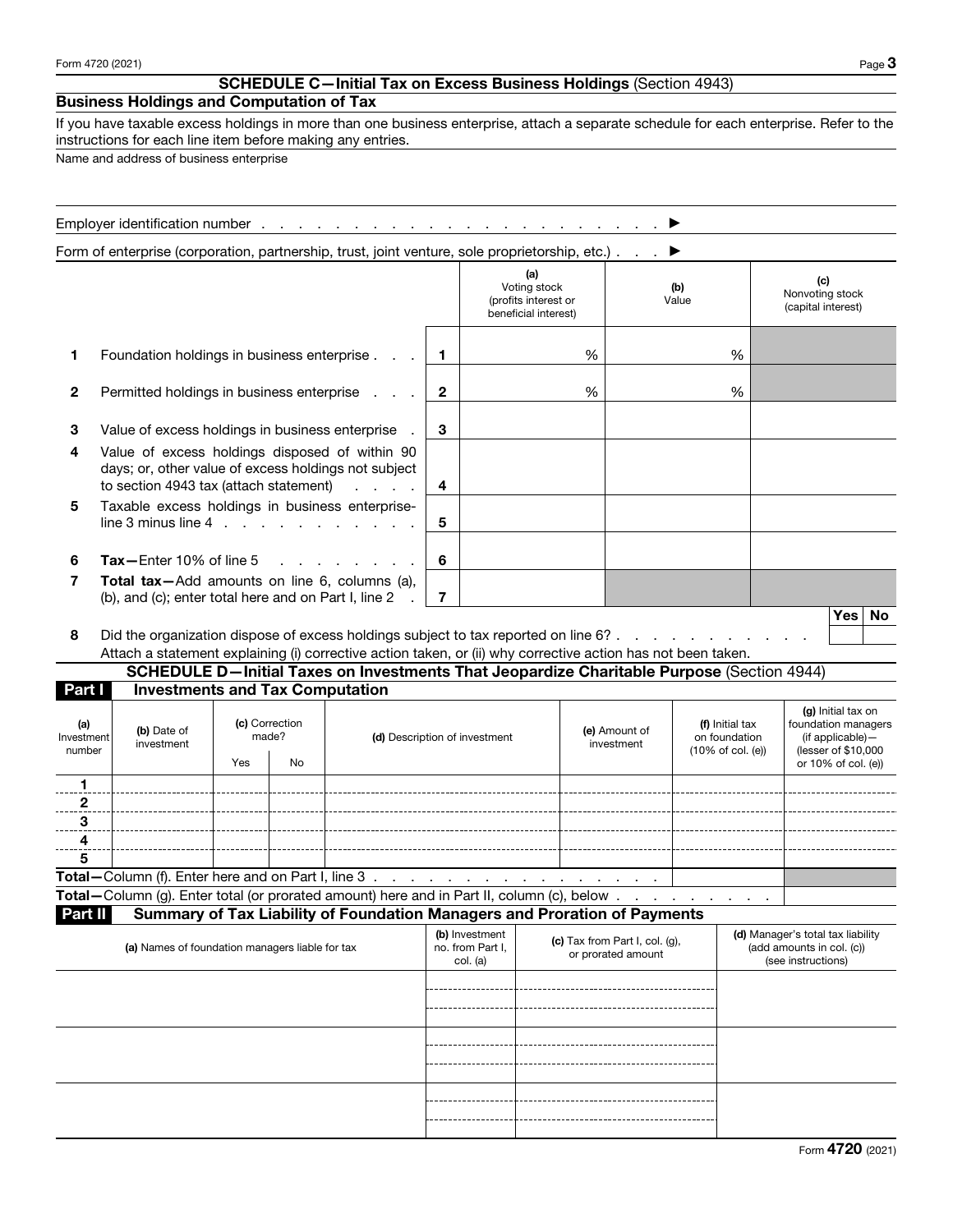|                    |                                                     |                                                                             |                             |                                       |                                                                                                                                                                                      | <b>SCHEDULE E-Initial Taxes on Taxable Expenditures (Section 4945)</b>                             |                                   |  |                                                                                                                    |                                                                                 |  |
|--------------------|-----------------------------------------------------|-----------------------------------------------------------------------------|-----------------------------|---------------------------------------|--------------------------------------------------------------------------------------------------------------------------------------------------------------------------------------|----------------------------------------------------------------------------------------------------|-----------------------------------|--|--------------------------------------------------------------------------------------------------------------------|---------------------------------------------------------------------------------|--|
| Part I             |                                                     | <b>Expenditures and Computation of Tax</b>                                  |                             |                                       |                                                                                                                                                                                      |                                                                                                    |                                   |  |                                                                                                                    |                                                                                 |  |
| (a) Item<br>number | (b) Amount                                          | (c) Date paid<br>or incurred                                                | (d) Correction made?<br>Yes | No                                    |                                                                                                                                                                                      |                                                                                                    | (e) Name and address of recipient |  |                                                                                                                    |                                                                                 |  |
| 1.                 |                                                     |                                                                             |                             |                                       |                                                                                                                                                                                      |                                                                                                    |                                   |  |                                                                                                                    |                                                                                 |  |
| $\overline{2}$     |                                                     |                                                                             |                             |                                       |                                                                                                                                                                                      |                                                                                                    |                                   |  |                                                                                                                    |                                                                                 |  |
| 3                  |                                                     |                                                                             |                             |                                       |                                                                                                                                                                                      |                                                                                                    |                                   |  |                                                                                                                    |                                                                                 |  |
| 4                  |                                                     |                                                                             |                             |                                       |                                                                                                                                                                                      |                                                                                                    |                                   |  |                                                                                                                    |                                                                                 |  |
| 5                  |                                                     |                                                                             |                             |                                       |                                                                                                                                                                                      |                                                                                                    |                                   |  |                                                                                                                    |                                                                                 |  |
|                    |                                                     | (f) Description of expenditure and purposes for which made                  |                             |                                       | (g) Question number from<br>Form 990-PF, Part VI-B,<br>(h) Initial tax imposed<br>or Form 5227, Part VIII,<br>on foundation<br>applicable to the<br>(20% of col. (b))<br>expenditure |                                                                                                    |                                   |  | (i) Initial tax imposed on<br>foundation managers<br>(if applicable)-<br>(lesser of \$10,000<br>or 5% of col. (b)) |                                                                                 |  |
|                    | Total-Column (h). Enter here and on Part I, line 4. |                                                                             |                             |                                       |                                                                                                                                                                                      | and a series of the contract of the contract of                                                    |                                   |  |                                                                                                                    |                                                                                 |  |
|                    |                                                     |                                                                             |                             |                                       |                                                                                                                                                                                      | Total - Column (i). Enter total (or prorated amount) here and in Part II, column (c), below        |                                   |  |                                                                                                                    |                                                                                 |  |
| Part II            |                                                     |                                                                             |                             |                                       |                                                                                                                                                                                      | Summary of Tax Liability of Foundation Managers and Proration of Payments                          |                                   |  |                                                                                                                    |                                                                                 |  |
|                    |                                                     | (a) Names of foundation managers liable for tax                             |                             |                                       | (b) Item no. from<br>Part I, col. (a)                                                                                                                                                | (c) Tax from Part I, col. (i),<br>or prorated amount                                               |                                   |  | (d) Manager's total tax liability<br>(add amounts in col. (c))<br>(see instructions)                               |                                                                                 |  |
|                    |                                                     |                                                                             |                             |                                       |                                                                                                                                                                                      |                                                                                                    |                                   |  |                                                                                                                    |                                                                                 |  |
|                    |                                                     |                                                                             |                             |                                       |                                                                                                                                                                                      |                                                                                                    |                                   |  |                                                                                                                    |                                                                                 |  |
|                    |                                                     |                                                                             |                             |                                       |                                                                                                                                                                                      |                                                                                                    |                                   |  |                                                                                                                    |                                                                                 |  |
|                    |                                                     |                                                                             |                             |                                       |                                                                                                                                                                                      |                                                                                                    |                                   |  |                                                                                                                    |                                                                                 |  |
|                    |                                                     |                                                                             |                             |                                       |                                                                                                                                                                                      | <b>SCHEDULE F-Initial Taxes on Political Expenditures (Section 4955)</b>                           |                                   |  |                                                                                                                    |                                                                                 |  |
| Part I             |                                                     | <b>Expenditures and Computation of Tax</b>                                  |                             |                                       |                                                                                                                                                                                      |                                                                                                    |                                   |  |                                                                                                                    |                                                                                 |  |
| (a) Item<br>number | (b) Amount                                          | (c) Date paid<br>or incurred                                                | (d) Correction<br>made?     |                                       |                                                                                                                                                                                      | (e) Description of political expenditure                                                           |                                   |  | (f) Initial tax imposed<br>on organization<br>or foundation<br>(10% of col. (b))                                   | (g) Initial tax imposed<br>on managers<br>(if applicable)<br>(lesser of \$5,000 |  |
|                    |                                                     |                                                                             | Yes                         | No                                    |                                                                                                                                                                                      |                                                                                                    |                                   |  |                                                                                                                    | or 21/2% of col. (b))                                                           |  |
| 1                  |                                                     |                                                                             |                             |                                       |                                                                                                                                                                                      |                                                                                                    |                                   |  |                                                                                                                    |                                                                                 |  |
| 2<br>3             |                                                     |                                                                             |                             |                                       |                                                                                                                                                                                      |                                                                                                    |                                   |  |                                                                                                                    |                                                                                 |  |
| 4                  |                                                     |                                                                             |                             |                                       |                                                                                                                                                                                      |                                                                                                    |                                   |  |                                                                                                                    |                                                                                 |  |
| 5                  |                                                     |                                                                             |                             |                                       |                                                                                                                                                                                      |                                                                                                    |                                   |  |                                                                                                                    |                                                                                 |  |
|                    | Total-Column (f). Enter here and on Part I, line 5. |                                                                             |                             |                                       |                                                                                                                                                                                      | the contract of the contract of                                                                    |                                   |  |                                                                                                                    |                                                                                 |  |
|                    |                                                     |                                                                             |                             |                                       |                                                                                                                                                                                      | Total-Column (g). Enter total (or prorated amount) here and in Part II, column (c), below .        |                                   |  |                                                                                                                    |                                                                                 |  |
| Part II            |                                                     |                                                                             |                             |                                       |                                                                                                                                                                                      | Summary of Tax Liability of Organization Managers or Foundation Managers and Proration of Payments |                                   |  |                                                                                                                    |                                                                                 |  |
|                    |                                                     | (a) Names of organization managers or<br>foundation managers liable for tax |                             | (b) Item no. from<br>Part I, col. (a) | (c) Tax from Part I, col. $(q)$ ,<br>or prorated amount                                                                                                                              |                                                                                                    |                                   |  | (d) Manager's total tax liability<br>(add amounts in col. (c))<br>(see instructions)                               |                                                                                 |  |
|                    |                                                     |                                                                             |                             |                                       |                                                                                                                                                                                      |                                                                                                    |                                   |  |                                                                                                                    |                                                                                 |  |
|                    |                                                     |                                                                             |                             |                                       |                                                                                                                                                                                      |                                                                                                    |                                   |  |                                                                                                                    |                                                                                 |  |
|                    |                                                     |                                                                             |                             |                                       |                                                                                                                                                                                      |                                                                                                    |                                   |  |                                                                                                                    |                                                                                 |  |
|                    |                                                     |                                                                             |                             |                                       |                                                                                                                                                                                      |                                                                                                    |                                   |  |                                                                                                                    |                                                                                 |  |
|                    |                                                     |                                                                             |                             |                                       |                                                                                                                                                                                      |                                                                                                    |                                   |  |                                                                                                                    |                                                                                 |  |
|                    |                                                     |                                                                             |                             |                                       |                                                                                                                                                                                      |                                                                                                    |                                   |  |                                                                                                                    |                                                                                 |  |
|                    |                                                     |                                                                             |                             |                                       |                                                                                                                                                                                      |                                                                                                    |                                   |  |                                                                                                                    |                                                                                 |  |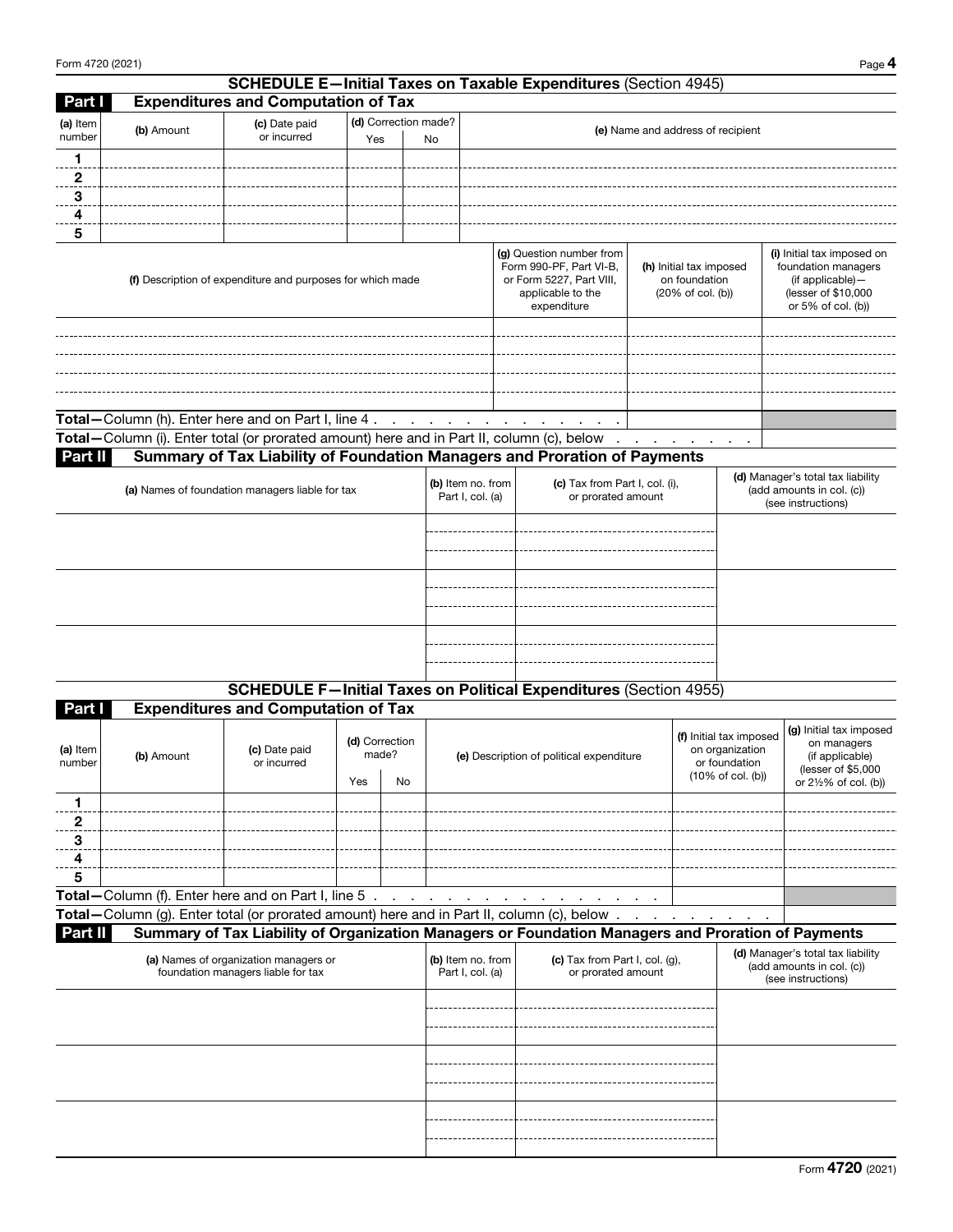| Form 4720 (2021)             |                                                                                                                                                                                                                                            |                             |    |  |                                                              |                                                                               |                                |                                                                                                | Page 5 |
|------------------------------|--------------------------------------------------------------------------------------------------------------------------------------------------------------------------------------------------------------------------------------------|-----------------------------|----|--|--------------------------------------------------------------|-------------------------------------------------------------------------------|--------------------------------|------------------------------------------------------------------------------------------------|--------|
|                              |                                                                                                                                                                                                                                            |                             |    |  |                                                              | <b>SCHEDULE G-Tax on Excess Lobbying Expenditures (Section 4911)</b>          |                                |                                                                                                |        |
| 1                            | Excess of grass roots expenditures over grass roots nontaxable amount (from Schedule C (Form<br>990), Part II-A, column (b), line 1h). (See the instructions before making an entry.)                                                      |                             |    |  |                                                              |                                                                               |                                | 1                                                                                              |        |
| $\mathbf{2}$                 | Excess of lobbying expenditures over lobbying nontaxable amount (from Schedule C (Form 990),<br>Part II-A, column (b), line 1i). (See the instructions before making an entry.)                                                            |                             |    |  |                                                              |                                                                               |                                | $\mathbf{2}$                                                                                   |        |
| 3                            | Excess lobbying expenditures - enter the larger of line 1 or line 2                                                                                                                                                                        |                             |    |  |                                                              |                                                                               |                                | 3                                                                                              |        |
| 4                            |                                                                                                                                                                                                                                            |                             |    |  |                                                              |                                                                               |                                |                                                                                                |        |
|                              | Tax-Enter 25% of line 3 here and on Part I, line 6<br>SCHEDULE H-Taxes on Disqualifying Lobbying Expenditures (Section 4912)                                                                                                               |                             |    |  |                                                              |                                                                               |                                |                                                                                                |        |
| Part I                       | <b>Expenditures and Computation of Tax</b>                                                                                                                                                                                                 |                             |    |  |                                                              |                                                                               |                                |                                                                                                |        |
| (a) Item<br>number           | (e) Tax imposed<br>(c) Date paid<br>on organization<br>(b) Amount<br>(d) Description of lobbying expenditures<br>or incurred<br>$(5%$ of col. $(b))$                                                                                       |                             |    |  |                                                              |                                                                               |                                | (f) Tax imposed on<br>organization managers<br>(if applicable)-<br>(5% of col. (b))            |        |
| 1<br>$\mathbf{2}$            |                                                                                                                                                                                                                                            |                             |    |  |                                                              |                                                                               |                                |                                                                                                |        |
| 3<br>4                       |                                                                                                                                                                                                                                            |                             |    |  |                                                              |                                                                               |                                |                                                                                                |        |
| 5                            |                                                                                                                                                                                                                                            |                             |    |  |                                                              |                                                                               |                                |                                                                                                |        |
|                              |                                                                                                                                                                                                                                            |                             |    |  |                                                              |                                                                               |                                |                                                                                                |        |
|                              | Total - Column (f). Enter total (or prorated amount) here and in Part II, column (c), below                                                                                                                                                |                             |    |  |                                                              |                                                                               |                                |                                                                                                |        |
| Part II                      | Summary of Tax Liability of Organization Managers and Proration of Payments                                                                                                                                                                |                             |    |  |                                                              |                                                                               |                                |                                                                                                |        |
|                              | (d) Manager's total tax liability<br>(b) Item no. from<br>(c) Tax from Part I, col. (f),<br>(add amounts in col. (c))<br>(a) Names of organization managers liable for tax<br>Part I, col. (a)<br>or prorated amount<br>(see instructions) |                             |    |  |                                                              |                                                                               |                                |                                                                                                |        |
|                              |                                                                                                                                                                                                                                            |                             |    |  |                                                              |                                                                               |                                |                                                                                                |        |
|                              |                                                                                                                                                                                                                                            |                             |    |  |                                                              |                                                                               |                                |                                                                                                |        |
|                              |                                                                                                                                                                                                                                            |                             |    |  |                                                              |                                                                               |                                |                                                                                                |        |
|                              |                                                                                                                                                                                                                                            |                             |    |  |                                                              | <b>SCHEDULE I-Initial Taxes on Excess Benefit Transactions (Section 4958)</b> |                                |                                                                                                |        |
| Part I                       | <b>Excess Benefit Transactions and Tax Computation</b>                                                                                                                                                                                     |                             |    |  |                                                              |                                                                               |                                |                                                                                                |        |
| (a)<br>Transaction<br>number | (b) Date of transaction                                                                                                                                                                                                                    | (c) Correction made?<br>Yes | No |  |                                                              |                                                                               | (d) Description of transaction |                                                                                                |        |
| 1                            |                                                                                                                                                                                                                                            |                             |    |  |                                                              |                                                                               |                                |                                                                                                |        |
| 2<br>3                       |                                                                                                                                                                                                                                            |                             |    |  |                                                              |                                                                               |                                |                                                                                                |        |
| 4                            |                                                                                                                                                                                                                                            |                             |    |  |                                                              |                                                                               |                                |                                                                                                |        |
| 5                            |                                                                                                                                                                                                                                            |                             |    |  |                                                              |                                                                               |                                |                                                                                                |        |
| (e) Amount of excess benefit |                                                                                                                                                                                                                                            |                             |    |  | (f) Initial tax on disqualified persons<br>(25% of col. (e)) |                                                                               |                                | (g) Tax on organization managers<br>(if applicable)<br>(lesser of \$20,000 or 10% of col. (e)) |        |
|                              |                                                                                                                                                                                                                                            |                             |    |  |                                                              |                                                                               |                                |                                                                                                |        |
|                              |                                                                                                                                                                                                                                            |                             |    |  |                                                              |                                                                               |                                |                                                                                                |        |
|                              |                                                                                                                                                                                                                                            |                             |    |  |                                                              |                                                                               |                                |                                                                                                |        |
|                              |                                                                                                                                                                                                                                            |                             |    |  |                                                              |                                                                               |                                |                                                                                                |        |
|                              |                                                                                                                                                                                                                                            |                             |    |  |                                                              |                                                                               |                                |                                                                                                |        |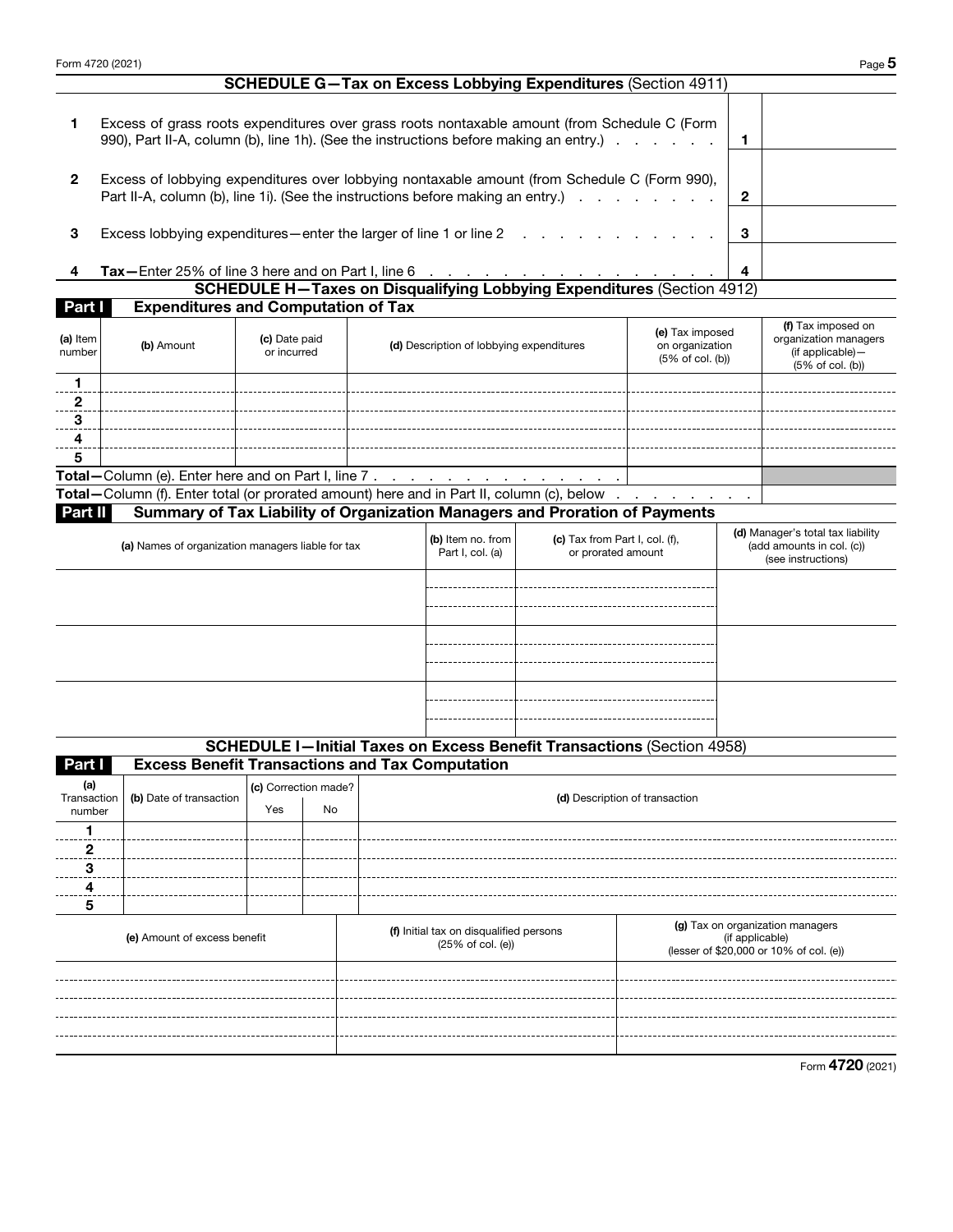| <b>SCHEDULE I-Initial Taxes on Excess Benefit Transactions (Section 4958) Continued</b>                             |                                            |                                                         |                                                                                                     |
|---------------------------------------------------------------------------------------------------------------------|--------------------------------------------|---------------------------------------------------------|-----------------------------------------------------------------------------------------------------|
| Summary of Tax Liability of Disqualified Persons and Proration of Payments<br><b>Part II</b>                        |                                            |                                                         |                                                                                                     |
| (a) Names of disqualified persons liable for tax                                                                    | (b) Trans. no.<br>from Part I.<br>col. (a) | (c) Tax from Part I, col. (f),<br>or prorated amount    | (d) Disqualified person's<br>total tax liability<br>(add amounts in col. (c))<br>(see instructions) |
|                                                                                                                     |                                            |                                                         |                                                                                                     |
|                                                                                                                     |                                            |                                                         |                                                                                                     |
|                                                                                                                     |                                            |                                                         |                                                                                                     |
|                                                                                                                     |                                            |                                                         |                                                                                                     |
| Summary of Tax Liability of 501(c)(3), (c)(4) & (c)(29) Organization Managers and Proration of Payments<br>Part III |                                            |                                                         |                                                                                                     |
| (a) Names of $501(c)(3)$ , $(c)(4)$ & $(c)(29)$ organization<br>managers liable for tax                             | (b) Trans. no.<br>from Part I,<br>col. (a) | (c) Tax from Part I, col. $(g)$ ,<br>or prorated amount | (d) Manager's total tax liability<br>(add amounts in col. (c))<br>(see instructions)                |
|                                                                                                                     |                                            |                                                         |                                                                                                     |
|                                                                                                                     |                                            |                                                         |                                                                                                     |

| (b) Transaction date                                                                                                                          |    |  | (d) Description of transaction                                                                                                                                             |                                                 |                                                                                                                                                                                                   |  |  |  |
|-----------------------------------------------------------------------------------------------------------------------------------------------|----|--|----------------------------------------------------------------------------------------------------------------------------------------------------------------------------|-------------------------------------------------|---------------------------------------------------------------------------------------------------------------------------------------------------------------------------------------------------|--|--|--|
|                                                                                                                                               |    |  |                                                                                                                                                                            |                                                 |                                                                                                                                                                                                   |  |  |  |
|                                                                                                                                               |    |  |                                                                                                                                                                            |                                                 |                                                                                                                                                                                                   |  |  |  |
|                                                                                                                                               |    |  |                                                                                                                                                                            |                                                 |                                                                                                                                                                                                   |  |  |  |
|                                                                                                                                               |    |  |                                                                                                                                                                            |                                                 |                                                                                                                                                                                                   |  |  |  |
|                                                                                                                                               |    |  |                                                                                                                                                                            |                                                 |                                                                                                                                                                                                   |  |  |  |
| (e) Did the tax-exempt entity know or have<br>reason to know this transaction was a PTST<br>when it became a party to the transaction?<br>Yes |    |  |                                                                                                                                                                            | (g) 75% of proceeds attributable<br>to the PTST | (h) Tax imposed on<br>the tax-exempt entity<br>(see instructions)                                                                                                                                 |  |  |  |
|                                                                                                                                               |    |  |                                                                                                                                                                            |                                                 |                                                                                                                                                                                                   |  |  |  |
|                                                                                                                                               |    |  |                                                                                                                                                                            |                                                 |                                                                                                                                                                                                   |  |  |  |
|                                                                                                                                               |    |  |                                                                                                                                                                            |                                                 |                                                                                                                                                                                                   |  |  |  |
|                                                                                                                                               |    |  |                                                                                                                                                                            |                                                 |                                                                                                                                                                                                   |  |  |  |
|                                                                                                                                               |    |  |                                                                                                                                                                            |                                                 |                                                                                                                                                                                                   |  |  |  |
|                                                                                                                                               | No |  | (c) Type of transaction<br>$1$ -Listed<br>2 -Subsequently listed<br>$3$ - Confidential<br>4 -Contractual protection<br>Total-Column (h). Enter here and on Part I, line 9. | (f) Net income attributable<br>to the PTST      | SCHEDULE J-Taxes on Being a Party to Prohibited Tax Shelter Transactions (Section 4965)<br>Prohibited Tax Shelter Transactions (PTST) and Tax Imposed on the Tax-Exempt Entity (see instructions) |  |  |  |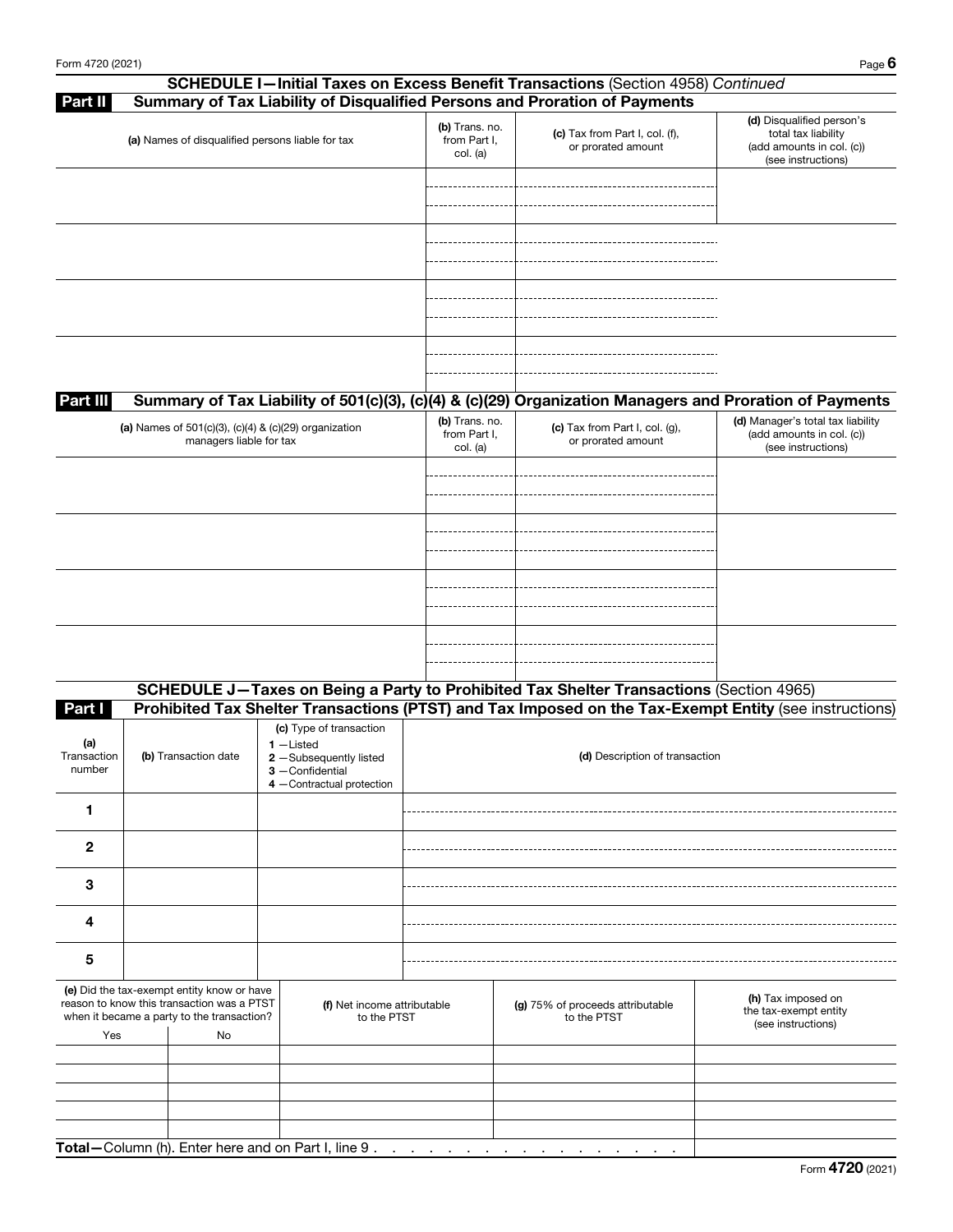# Part II Tax Imposed on Entity Managers (Section 4965) *Continued* (b) Transaction (c) Tax—enter \$20,000 for (d) Manager's total tax liability number from (a) Name of entity manager each transaction listed in col. (b) (add amounts in col. (c)) Part I, col. (a) for each manager in col. (a) -------------------------------------. . . . . . . . . . . .

### SCHEDULE K—Taxes on Taxable Distributions of Sponsoring Organizations Maintaining Donor Advised Funds (Section 4966). See the instructions.

| Part I                   |  | <b>Taxable Distributions and Tax Computation</b>                                          |                                                      |                                                                    |  |  |  |  |  |
|--------------------------|--|-------------------------------------------------------------------------------------------|------------------------------------------------------|--------------------------------------------------------------------|--|--|--|--|--|
| (a) Item<br>number       |  | (b) Name of sponsoring organization and<br>donor advised fund                             | (c) Description of distribution                      |                                                                    |  |  |  |  |  |
|                          |  |                                                                                           |                                                      |                                                                    |  |  |  |  |  |
| $\mathbf{2}$             |  |                                                                                           |                                                      |                                                                    |  |  |  |  |  |
| 3                        |  |                                                                                           |                                                      |                                                                    |  |  |  |  |  |
| 4                        |  |                                                                                           |                                                      |                                                                    |  |  |  |  |  |
| (d) Date of distribution |  | (e) Amount of distribution                                                                | (f) Tax imposed on organization<br>(20% of col. (e)) | (g) Tax on fund managers<br>(lesser of 5% of col. (e) or \$10,000) |  |  |  |  |  |
|                          |  |                                                                                           |                                                      |                                                                    |  |  |  |  |  |
|                          |  |                                                                                           |                                                      |                                                                    |  |  |  |  |  |
|                          |  |                                                                                           |                                                      |                                                                    |  |  |  |  |  |
|                          |  | Total-Column (f). Enter here and on Part I, line 10<br>and a state of the                 |                                                      |                                                                    |  |  |  |  |  |
|                          |  | Total-Column (g). Enter total (or prorated amount) here and in Part II, column (c), below |                                                      |                                                                    |  |  |  |  |  |

Part II Summary of Tax Liability of Fund Managers and Proration of Payments

| (a) Name of fund managers liable for tax | (b) Item no.<br>from Part I,<br>col. (a) | (c) Tax from Part I, col. (g)<br>or prorated amount | (d) Manager's total tax liability<br>(add amounts in col. (c))<br>(see instructions) |
|------------------------------------------|------------------------------------------|-----------------------------------------------------|--------------------------------------------------------------------------------------|
|                                          |                                          |                                                     |                                                                                      |
|                                          |                                          |                                                     |                                                                                      |
|                                          |                                          |                                                     |                                                                                      |
|                                          | -----                                    |                                                     |                                                                                      |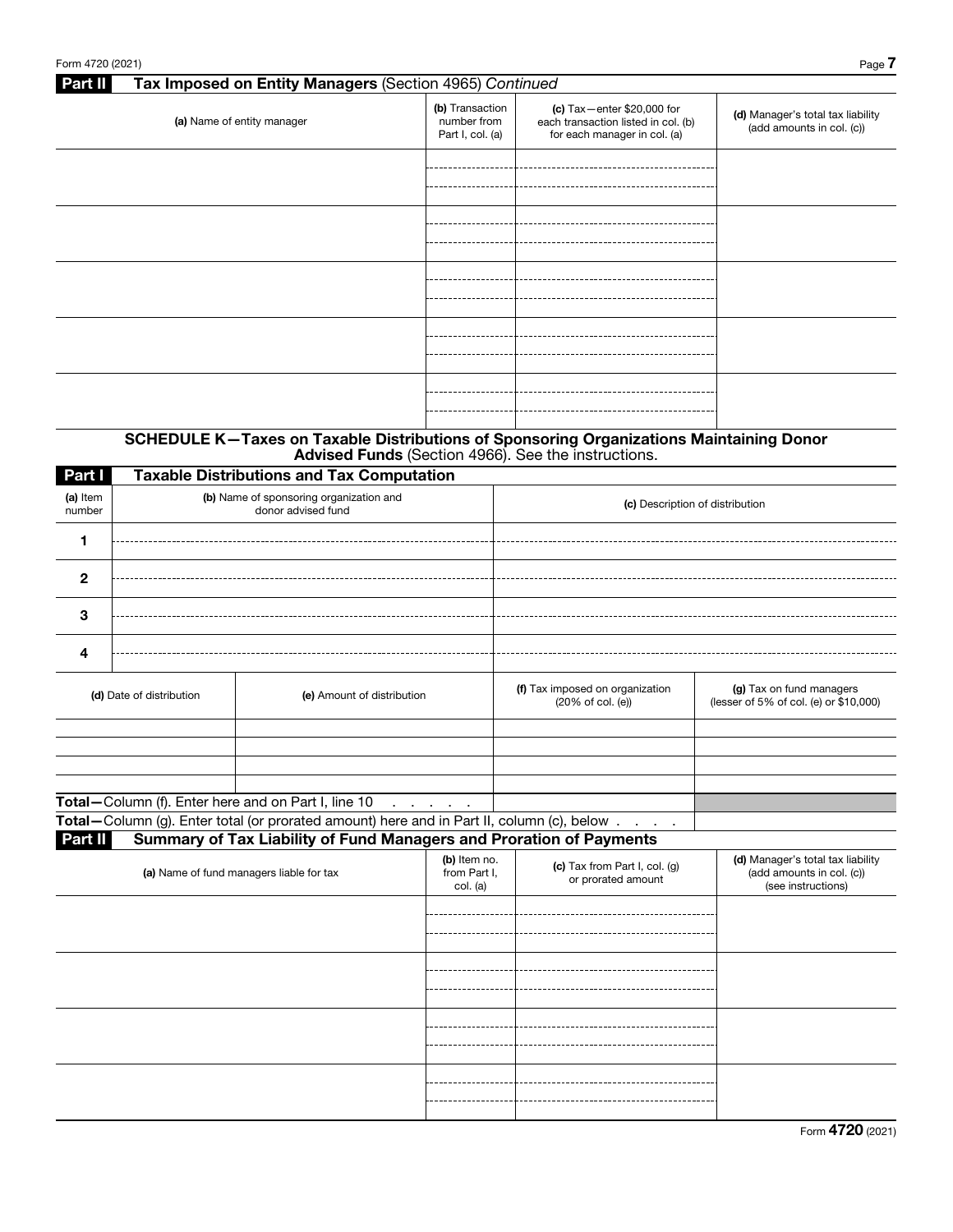#### SCHEDULE L—Taxes on Prohibited Benefits Distributed From Donor Advised Funds (Section 4967). See the instructions.

| Part I             | <b>Prohibited Benefits and Tax Computation</b>                            |                                                                                                   |                                          |                                                     |                                                                                                           |                                                                                                                             |
|--------------------|---------------------------------------------------------------------------|---------------------------------------------------------------------------------------------------|------------------------------------------|-----------------------------------------------------|-----------------------------------------------------------------------------------------------------------|-----------------------------------------------------------------------------------------------------------------------------|
| (a) Item<br>number | (b) Date of<br>prohibited benefit                                         |                                                                                                   |                                          | (c) Description of benefit                          |                                                                                                           |                                                                                                                             |
| 1                  |                                                                           |                                                                                                   |                                          |                                                     |                                                                                                           |                                                                                                                             |
| $\mathbf{2}$       |                                                                           |                                                                                                   |                                          |                                                     |                                                                                                           |                                                                                                                             |
| 3                  |                                                                           |                                                                                                   |                                          |                                                     |                                                                                                           |                                                                                                                             |
| 4                  |                                                                           |                                                                                                   |                                          |                                                     |                                                                                                           |                                                                                                                             |
| 5                  |                                                                           |                                                                                                   |                                          |                                                     |                                                                                                           |                                                                                                                             |
|                    | (d) Amount of prohibited benefit                                          | (e) Tax on donors, donor advisors, or related persons<br>(125% of col. (d))<br>(see instructions) |                                          |                                                     | (f) Tax on fund managers (if applicable)<br>(lesser of 10% of col. (d) or \$10,000)<br>(see instructions) |                                                                                                                             |
|                    |                                                                           |                                                                                                   |                                          |                                                     |                                                                                                           |                                                                                                                             |
|                    |                                                                           |                                                                                                   |                                          |                                                     |                                                                                                           |                                                                                                                             |
|                    |                                                                           |                                                                                                   |                                          |                                                     |                                                                                                           |                                                                                                                             |
|                    |                                                                           |                                                                                                   |                                          |                                                     |                                                                                                           |                                                                                                                             |
|                    |                                                                           |                                                                                                   |                                          |                                                     |                                                                                                           |                                                                                                                             |
| Part II            |                                                                           |                                                                                                   |                                          |                                                     |                                                                                                           | Summary of Tax Liability of Donors, Donor Advisors, Related Persons, and Proration of Payments                              |
|                    | (a) Names of donors, donor advisors, or<br>related persons liable for tax |                                                                                                   | (b) Item no.<br>from Part I,<br>col. (a) | (c) Tax from Part I, col. (e)<br>or prorated amount |                                                                                                           | (d) Donor's, donor advisor's, or<br>related person's total tax liability<br>(add amounts in col. (c))<br>(see instructions) |
|                    |                                                                           |                                                                                                   |                                          |                                                     |                                                                                                           |                                                                                                                             |
|                    |                                                                           |                                                                                                   |                                          |                                                     |                                                                                                           |                                                                                                                             |
|                    |                                                                           |                                                                                                   |                                          |                                                     |                                                                                                           |                                                                                                                             |
|                    |                                                                           |                                                                                                   |                                          |                                                     |                                                                                                           |                                                                                                                             |
| Part III           | Summary of Tax Liability of Fund Managers and Proration of Payments       |                                                                                                   |                                          |                                                     |                                                                                                           |                                                                                                                             |
|                    | (a) Names of fund managers liable for tax                                 |                                                                                                   | (b) Item no.<br>from Part I,<br>col. (a) | (c) Tax from Part I, col. (f)                       | or prorated amount                                                                                        | (d) Fund manager's total tax liability<br>(add amounts in col. (c))<br>(see instructions)                                   |
|                    |                                                                           |                                                                                                   |                                          |                                                     |                                                                                                           |                                                                                                                             |
|                    |                                                                           |                                                                                                   |                                          |                                                     |                                                                                                           |                                                                                                                             |
|                    |                                                                           |                                                                                                   |                                          |                                                     |                                                                                                           |                                                                                                                             |
|                    |                                                                           |                                                                                                   |                                          |                                                     |                                                                                                           |                                                                                                                             |
|                    |                                                                           |                                                                                                   |                                          |                                                     |                                                                                                           |                                                                                                                             |
|                    |                                                                           |                                                                                                   |                                          |                                                     |                                                                                                           |                                                                                                                             |
|                    |                                                                           |                                                                                                   |                                          |                                                     |                                                                                                           |                                                                                                                             |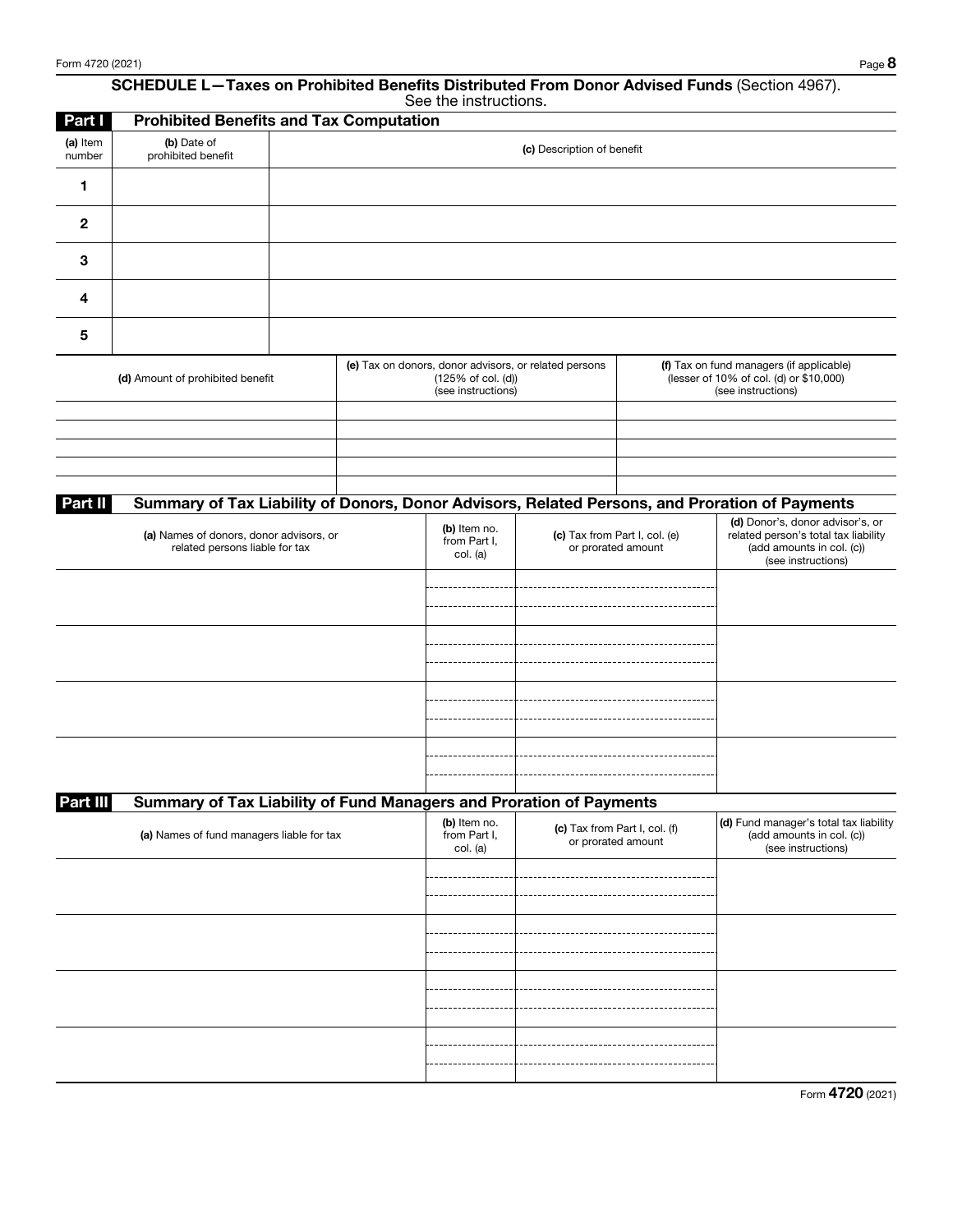## Schedule M—Tax on Hospital Organization for Failure to Meet the Community Health Needs Assessment Requirements (Sections 4959 and 501(r)(3)). (See instructions.)

| Part I                                          |                                  | Failures to Meet Section 501(r)(3)                        |                                |                                                                                                                      |                                       |                                                                                        |             |                                                                              |  |
|-------------------------------------------------|----------------------------------|-----------------------------------------------------------|--------------------------------|----------------------------------------------------------------------------------------------------------------------|---------------------------------------|----------------------------------------------------------------------------------------|-------------|------------------------------------------------------------------------------|--|
| (a) Item<br>number                              |                                  | (b) Name of hospital facility                             |                                | (c) Description of the failure                                                                                       |                                       | (d) Tax year hospital<br>facility last conducted<br>a CHNA                             |             | (e) Tax year hospital<br>facility last adopted an<br>implementation strategy |  |
| 1                                               |                                  |                                                           |                                |                                                                                                                      |                                       |                                                                                        |             |                                                                              |  |
| $\overline{2}$                                  |                                  |                                                           |                                |                                                                                                                      |                                       |                                                                                        |             |                                                                              |  |
| 3                                               |                                  |                                                           |                                |                                                                                                                      |                                       |                                                                                        |             |                                                                              |  |
| 4                                               |                                  |                                                           |                                |                                                                                                                      |                                       |                                                                                        |             |                                                                              |  |
| 5                                               |                                  |                                                           |                                |                                                                                                                      |                                       |                                                                                        |             |                                                                              |  |
| Part II                                         |                                  | <b>Computation of Tax</b>                                 |                                |                                                                                                                      |                                       |                                                                                        |             |                                                                              |  |
| 1                                               |                                  |                                                           |                                | Number of hospital facilities operated by the hospital organization that failed to meet the Community                |                                       |                                                                                        | 1           |                                                                              |  |
| 2                                               |                                  | Health Needs Assessment requirements of section 501(r)(3) |                                | Tax-Enter \$50,000 multiplied by line 1 here and on Part I, line 12                                                  | and the second contract of the second |                                                                                        | $\mathbf 2$ |                                                                              |  |
|                                                 |                                  |                                                           |                                | <b>SCHEDULE N-Tax on Excess Executive Compensation (Section 4960). (See instructions.)</b>                           |                                       |                                                                                        |             |                                                                              |  |
| (a) Item                                        | (d) Excess parachute             |                                                           |                                |                                                                                                                      |                                       |                                                                                        |             |                                                                              |  |
| number                                          |                                  | (b) Name of covered employee                              |                                | (c) Excess remuneration                                                                                              |                                       | payment                                                                                |             | (e) Total.<br>Add column (c) and (d)                                         |  |
| 1                                               |                                  |                                                           |                                |                                                                                                                      |                                       |                                                                                        |             |                                                                              |  |
| 2                                               |                                  |                                                           |                                |                                                                                                                      |                                       |                                                                                        |             |                                                                              |  |
| 3                                               |                                  |                                                           |                                |                                                                                                                      |                                       |                                                                                        |             |                                                                              |  |
| 4                                               |                                  |                                                           |                                |                                                                                                                      |                                       |                                                                                        |             |                                                                              |  |
| 5                                               |                                  |                                                           |                                |                                                                                                                      |                                       |                                                                                        |             |                                                                              |  |
| 6<br>Attachment, if necessary. See instructions |                                  |                                                           |                                |                                                                                                                      |                                       |                                                                                        |             |                                                                              |  |
|                                                 | Total (add column (e) items 1-6) | à.                                                        |                                | the contract of the contract of the contract of the contract of the contract of the contract of the contract of      |                                       |                                                                                        |             |                                                                              |  |
|                                                 |                                  |                                                           |                                | Tax. Enter 21% of the amount above here and on Part I, line 13 $\ldots$ $\ldots$ $\ldots$ $\ldots$ $\ldots$ $\ldots$ |                                       |                                                                                        |             |                                                                              |  |
|                                                 |                                  |                                                           |                                | SCHEDULE O-Excise Tax on Net Investment Income of Private Colleges and Universities (Section 4968)                   |                                       |                                                                                        |             |                                                                              |  |
|                                                 |                                  | (a) Name                                                  | $(b)$ EIN                      | (c) Gross<br>investment income<br>(See instructions.)                                                                | (d) Capital gain<br>net income        | (e) Administrative<br>expenses allocable<br>to income included<br>in cols. (c) and (d) |             | (f) Net investment<br>income<br>(See instructions.)                          |  |
| 1                                               | Filing<br>Organization           |                                                           |                                |                                                                                                                      |                                       |                                                                                        |             |                                                                              |  |
| 2                                               | Related<br>Organization          |                                                           |                                |                                                                                                                      |                                       |                                                                                        |             |                                                                              |  |
| 3                                               | Related<br>Organization          |                                                           |                                |                                                                                                                      |                                       |                                                                                        |             |                                                                              |  |
| 4                                               | Related<br>Organization          |                                                           |                                |                                                                                                                      |                                       |                                                                                        |             |                                                                              |  |
| 5                                               |                                  | Total from attachment, if necessary                       | $\sim$<br><b>Service</b> State |                                                                                                                      |                                       |                                                                                        |             |                                                                              |  |
| 6                                               | <b>Total</b>                     |                                                           |                                |                                                                                                                      |                                       |                                                                                        |             |                                                                              |  |
| 7                                               |                                  |                                                           |                                | Excise Tax on Net Investment Income. Enter 1.4% of the amount in 6(f) here and on Part I, line 14                    |                                       |                                                                                        |             | 1700                                                                         |  |